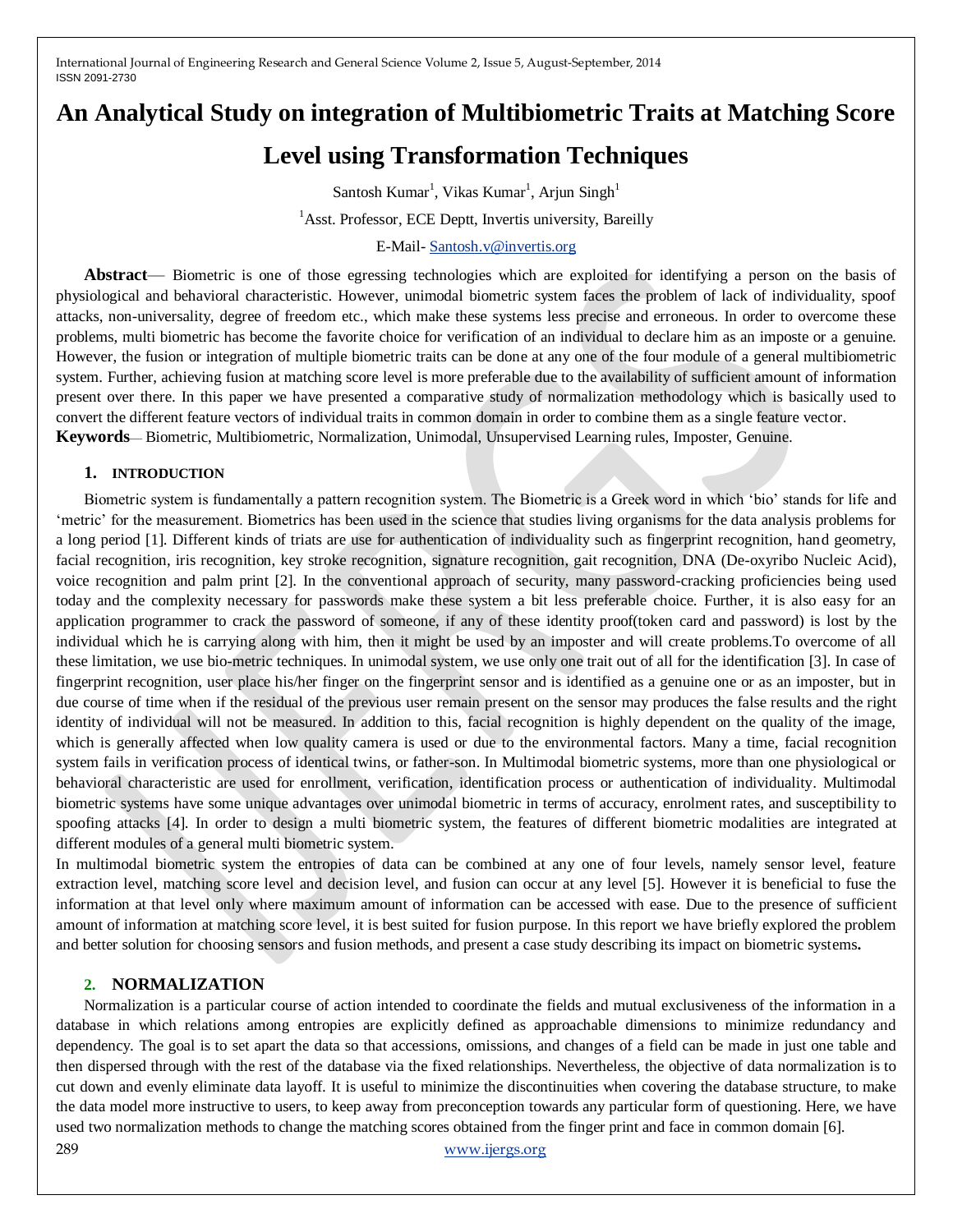#### **3. QUANTILE NORMALIZATION**

Quantile normalization is a technique for making [distributions](http://en.wikipedia.org/wiki/Probability_distribution) identical in statistical properties [7]. To Quantile-normalize a test distribution to a reference distribution of the same length, sort the test distribution and sort the reference distribution. The highest entry in the test distribution then takes the value of the highest entry in the reference distribution, the next highest entry in the reference distribution, and so on, until the test distribution is a perturbation of the reference distribution. To [Quantile](http://en.wikipedia.org/wiki/Quantile) normalize two or more distributions to each other, without a reference distribution, sort as before, and then set to the average of the distributions. So the highest value in all cases becomes the mean of the highest values, the second highest value becomes the mean of the second highest values, and so on. Quantile normalization is frequently used in [microarray](http://en.wikipedia.org/wiki/Microarray) data analysis.Extending this approximation to N dimensions contributes us a technique of determining a common statistical distribution from multiple number of biometric modalities in the following steps.

1. A two dimensional matrix (X) of matching scores having N database of length M each obtained from different identifiers is available in MxN form.

2. Now, configure  $p = \left(\frac{1}{\sqrt{2}}\right)^{1/2}$ *N* ,..., 1 *N* )

3. Sort each column of MxN matrix (X) of the matching scores to obtain the  $X_{\text{sort}}$ .

- 4. Successively each row of Xsort is Projected onto p to get *Xsort*
- 5. Finally,  $X'_{sort}$  is rearranged having the same order of original X to obtained the  $X_{norm}$ .

#### **4. DELTA NORMALIZATION**

The delta normalization is a novel approach to convert the data in common domain and it helps to spread the whole statistical distribution in the range of 0 and 1, i.e. the minimum values approaches toward 0 and maximum toward 1 [8].this method is both functioning effectively and full-bodied in nature as it does not estimate the statistical distribution and cuts down the impression of outliers too. If  $\delta$  is the archetype matching score then normalized scores  $\delta$  are given by.

$$
\delta' = \frac{1}{2} \left( 1 - \frac{\delta}{\sqrt{\delta^2 + \alpha}} \right)
$$

Here,  $\alpha$  is a smoothing constant which takes out the infrequent and uncorrelated data from the statistical distribution. Usually we take the value of  $\alpha$  approximately equal to the 100 and more as it gives better accuracy for higher value of  $\alpha$ .

#### **5. FUSION**

Fusion is the method necessary for combining information from various single modality systems. The process of integrating the information from number of evidences to build-up a multi biometric system is called fusion. The information can be integrated or fused by fusion at any level. In this, information from different domains is transformed into a common domain [6].

#### **5.1.Sum Rule**

sum rule is helps in eliminating the problem of ambiguity during assortment of the database. Futhermore, after the normalization of finger and face data they are summed up to acquire the fused score. Here, input pattern is delegated to the class c such that.

$$
c = argmax_j \sum_{i=1}^{R} P\left(w_j \mid \vec{x}_i\right)
$$

#### **5.2. Product Rule**

The product rule renders a more inadvertent consequences than sum rule as it is based on the statistical influence of the feature vectores. The input pattern designated to the class c is given by.

$$
c = argmax_j \prod_{i=1}^R P\left(w_j \middle| \vec{x}_i\right)
$$

#### **5.3.Min Rule**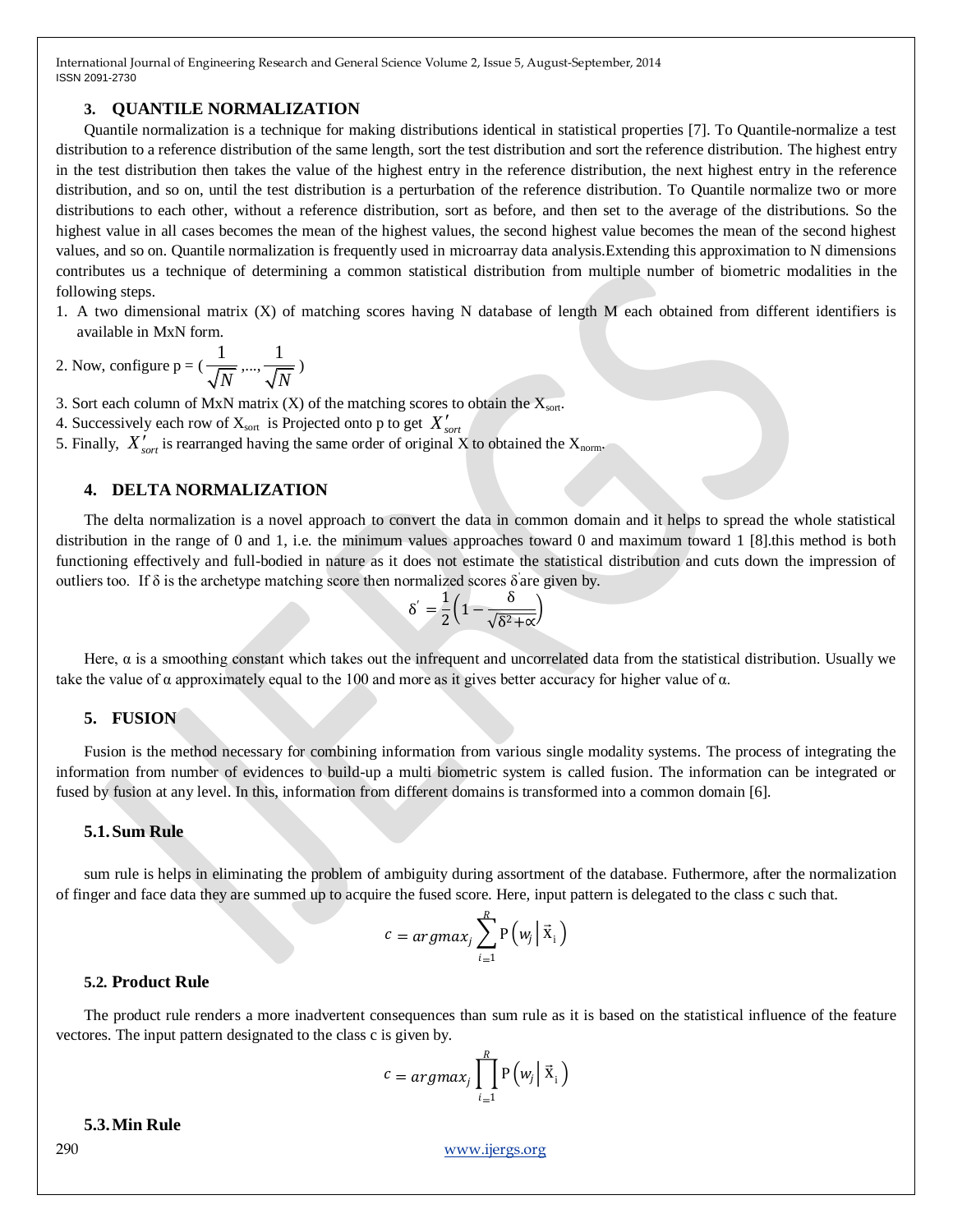Min rule of fusion dominate by considering a mimnum posterior probability which is accumulated out of all classifies. Therefore, the stimulus pattern designated to the class c such that[9].

$$
c = argmax_j \min_i P(w_j | \vec{x}_i)
$$

## **5.4.Max rule**

Max rule of fusion dominate by considering a maximum posterior probability which is accumulated out of all classifies. Therefore, the stimulus pattern designated to the class c such that[9].<br>  $c = \text{argmax}_{j} \max_{i} P(v_{j} | \vec{x}_{i})$ 

$$
c = \operatorname{argmax}_{j} \max_{i} P(w_j | \vec{x}_i)
$$

#### **6. MATCHING SCORE & DATABASE**

To assess the execution of the normalization proficiencies with the fusion rules, the NIST- *Biometric Scores Set - Release 1 (*BSSR1), biometric database has been utilized. This database has a prominent amount of matching scores of faces and fingers, particularly derived for the fusion procedure.

## **7. FINGERPRINT MATCHING SCORE**

Matching score for the fingerprint of 10 users have been considered for the experimental study.

| Users | A            | B              | ⌒              | D                        | E   | F              | G            | H        |     |        |
|-------|--------------|----------------|----------------|--------------------------|-----|----------------|--------------|----------|-----|--------|
|       | 29           | $\overline{4}$ | 6              | $\overline{\mathcal{A}}$ | 4   |                |              | 6        |     | Q      |
|       | ┍            | 26             | 12             | 4                        |     | 9              |              | Q        |     |        |
|       | 8            | 5              | 63             | 6                        |     |                |              | h        |     | Ω      |
|       | 8            | 5              | 10             | 73                       | 9   | 8              | 12           | 6        | 16  | 6      |
|       | 11           |                | 12             | 6                        | 175 | 6              | $\Omega$     | $\Omega$ |     | 10     |
|       | 8            | 4              | 6              | $\mathcal{R}$            | 4   | 10             | 6            |          |     | $\sim$ |
|       | $\Omega$     | C              | $\mathfrak{b}$ |                          |     |                | 11           |          |     |        |
|       | $\circ$<br>Ō | 4              | 10             |                          | 9   | 10             | 8            | 38       |     |        |
| Q     | 6            | 6              |                |                          |     | $\overline{4}$ | 11           | 6        | 142 | 6      |
| 10    | 3            |                | $\Omega$       | 4                        | 14  | 6              | <sub>6</sub> | 10       | h.  | 163    |

#### **Table 1.** Matching scores of fingerprint of 10 users

## **8. FACE MATCHING SCORE**

Matching scores for the face of 10 users have been considered for the experimental study.

#### **Table 2.** Matching scores of face of 10 users

| Jsers | $\Gamma$                 |                   |                         |                    |                 |           |           |           |           |                   |
|-------|--------------------------|-------------------|-------------------------|--------------------|-----------------|-----------|-----------|-----------|-----------|-------------------|
|       | $\overline{a}$<br>$\sim$ | $\sim$<br>ر ر.    | 50<br>.JZ               | .55                | .54             | .54       | .55       | ر ر.      | .58       | ے ت               |
|       | .56                      | .78               | $\cdot$ $\cdot$ $\cdot$ | ٠. ت               | .J 1            | 50<br>ے ب | . J 1     | .54       | .56       | $\epsilon$<br>ے ب |
|       | .45                      | 52<br>ىر ر.       | .81                     | .49                | $\cdot$ $\cdot$ | .54       | .53       | .50       | .54       | .58               |
|       |                          | .53               | .49                     | .82                | .47             | ر         | .53       | .J 1      | . J 1     | $\epsilon$<br>ے ب |
|       | .50                      | .55               | .54                     | .50                | .59             | .54       | .54       | c٥<br>ے ت | ςΛ<br>ے ت | ٠.,               |
|       | .45                      | .49               | .52                     | $\epsilon$<br>ے بی | .49             | .67       | 50<br>ے ب | ، 4،      | .J 1      | $\epsilon$<br>ے ب |
|       | .53                      | $\epsilon$<br>، ب | .52                     | $\sim$<br>.JJ      | .49             | .50       | .67       | c٥<br>⊿ ب | .55       | ے ب               |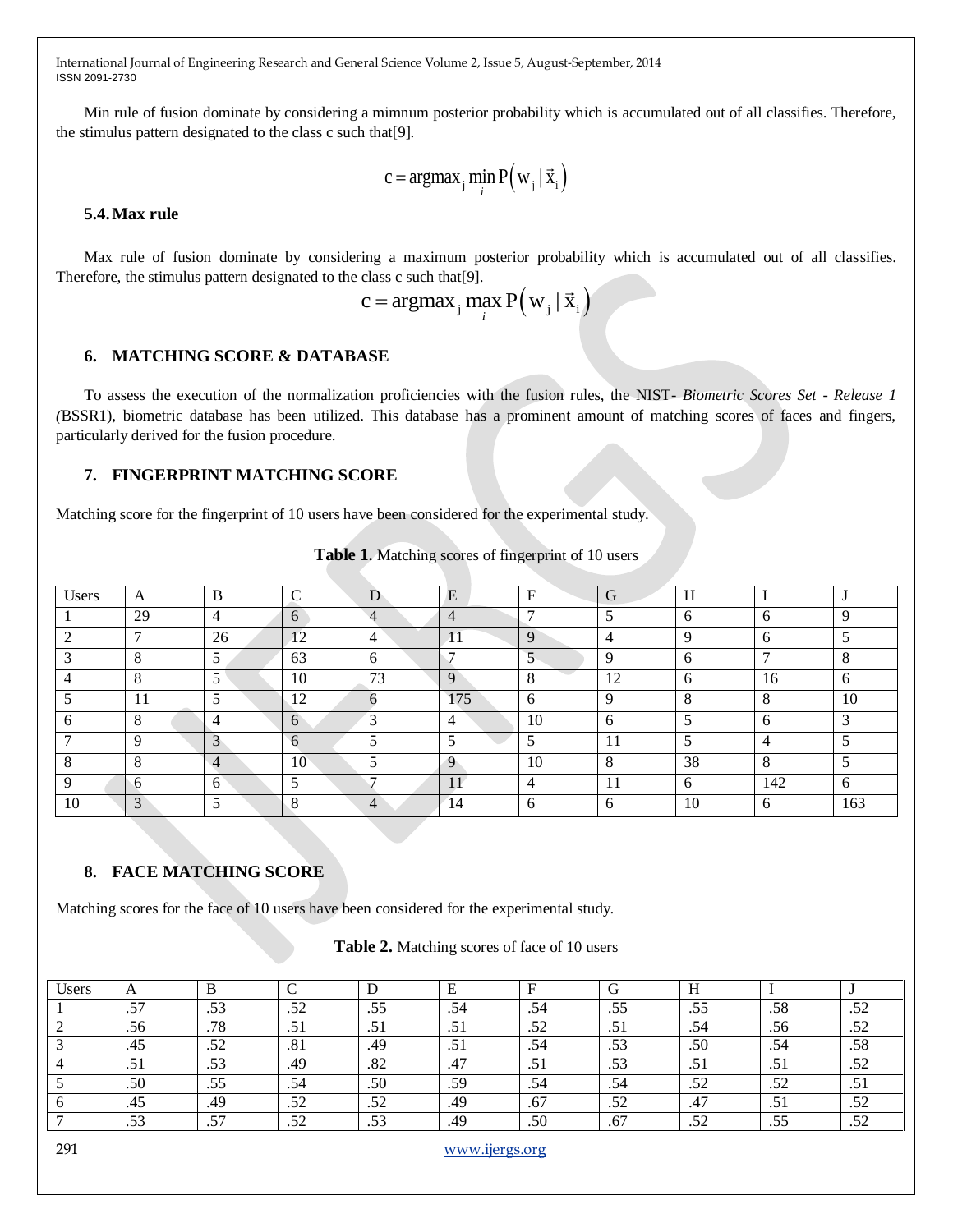|    | $\cdot$            | ا ⊿ו<br>$\cdot$ - $\cdot$ - | 1 O<br>48          | $\sim$<br>$\cdot$               | $ -$<br>$\cdot$                              | 40             | $\sim$<br>ے بی    | $\overline{a}$<br>$\cdot$ $\cdot$ | 49  | ر ب                   |
|----|--------------------|-----------------------------|--------------------|---------------------------------|----------------------------------------------|----------------|-------------------|-----------------------------------|-----|-----------------------|
|    | $\epsilon$<br>ے بی | $\sim$<br>.                 | $\epsilon$<br>ے بی | $\sim$<br>$\cdot$               | $\overline{\phantom{0}}$<br>$\cdot$ J $\top$ | .50            | $\sim$<br>ے بی    | .50                               | .69 | $\sim$ $\sim$<br>ىر ب |
| 10 | .50                | $\sim$<br>$\cdot$           | .50                | $ -$<br>$\cdot\!\!\sim\!\!\sim$ | $-$<br>$\cdot$                               | $\sim$<br>ىر ب | $\sim$<br>$\cdot$ | .60                               | 34. | $\sim$ $\sim$<br>. აა |

## **9. NORMALIZED MATCHING SCORE**

 $\overline{\phantom{a}}$ 

The matching scores considered previously have been applied in Quantile and delta normalization and the following tables are evaluated.

|  |  | Table 3. Normalized matching scores of fingerprint of 10 users through Quantile normalization |
|--|--|-----------------------------------------------------------------------------------------------|
|--|--|-----------------------------------------------------------------------------------------------|

| <b>Users</b>   | A       | B        | $\mathcal{C}$ | D        | E        | F        | G        | H        |          |          |
|----------------|---------|----------|---------------|----------|----------|----------|----------|----------|----------|----------|
|                | 0.937   | $-0.467$ | $-0.354$      | $-0.467$ | $-0.467$ | $-0.298$ | $-0.411$ | $-0.354$ | $-0.354$ | $-0.411$ |
|                | 0.263   | $-0.354$ | $-0.017$      | $-0.467$ | $-0.074$ | $-0.186$ | $-0.467$ | $-0.186$ | $-0.354$ | $-0.13$  |
|                | $-0.24$ | $-0.411$ | 2.8469        | $-0.354$ | $-0.298$ | $-0.411$ | $-0.186$ | $-0.354$ | $-0.298$ | $-0.354$ |
| $\overline{4}$ | $-0.24$ | $-0.411$ | $-0.13$       | 3.4085   | $-0.186$ | $-0.242$ | $-0.017$ | $-0.354$ | 0.2072   | $-0.13$  |
|                | $-0.07$ | $-0.411$ | $-0.017$      | $-0.354$ | 9.1371   | $-0.354$ | $-0.186$ | $-0.242$ | $-0.242$ | $-0.074$ |
| 6              | $-0.24$ | $-0.467$ | $-0.354$      | $-0.523$ | $-0.467$ | $-0.13$  | $-0.354$ | $-0.411$ | $-0.354$ | $-0.354$ |
|                | $-0.19$ | $-0.523$ | $-0.354$      | $-0.411$ | $-0.411$ | $-0.411$ | $-0.074$ | $-0.411$ | $-0.467$ | $-0.411$ |
| 8              | $-0.24$ | $-0.467$ | $-0.13$       | $-0.411$ | $-0.186$ | $-0.13$  | $-0.242$ | 1.4428   | $-0.242$ | 0.3757   |
| 9              | $-0.35$ | $-0.354$ | $-0.411$      | $-0.298$ | $-0.074$ | $-0.467$ | $-0.074$ | $-0.354$ | 7.2837   | $-0.523$ |
| 10             | $-0.24$ | $-0.411$ | $-0.242$      | $-0.467$ | 0.0949   | $-0.354$ | $-0.354$ | $-0.13$  | $-0.354$ | 1.2182   |

**Table 4.** Normalized matching scores of face of 10 users through Quantile normalization

| <b>Users</b> | А       | B        | $\mathcal{C}$ | D       | E        | F        | G       | H       |         |          |
|--------------|---------|----------|---------------|---------|----------|----------|---------|---------|---------|----------|
|              | 1.202   | $-0.269$ | $-0.64$       | 0.426   | $-0.142$ | $-0.004$ | 0.235   | 0.547   | 1.438   | $-0.685$ |
| 2            | 0.843   | 9.3888   | $-1.007$      | $-1.31$ | $-0.987$ | $-0.637$ | $-1.23$ | 0.136   | 0.903   | $-0.885$ |
| 3            | $-3.32$ | $-0.812$ | 10.52         | $-1.96$ | $-0.994$ | 0.104    | $-0.29$ | $-1.45$ | 0.183   | 1.6488   |
| 4            | $-1.31$ | $-0.472$ | $-1.967$      | 11.12   | $-2.655$ | $-1.247$ | $-0.46$ | $-1.29$ | $-1.08$ | $-0.615$ |
|              | $-1.37$ | 0.2182   | $-0.036$      | $-1.37$ | 1.7858   | 0.04     | 0.173   | $-0.67$ | $-0.88$ | $-1.25$  |
| 6            | $-3.47$ | $-2.045$ | $-0.867$      | $-0.92$ | $-2.111$ | 5.12     | $-0.63$ | $-2.61$ | $-1.2$  | $-0.931$ |
|              | $-0.47$ | 1.1465   | $-0.735$      | $-0.31$ | $-1.983$ | $-1.503$ | 4.936   | $-0.77$ | 0.284   | $-0.893$ |
| 8            | 0.158   | $-0.162$ | $-2.274$      | $-0.38$ | 1.0883   | $-1.752$ | $-0.78$ | 9.14    | $-1.77$ | $-0.997$ |
| 9            | $-0.6$  | $-0.306$ | $-0.93$       | $-0.51$ | 0.0726   | $-1.511$ | $-0.95$ | $-1.71$ | 6.058   | $-0.85$  |
| 10           | $-1.45$ | $-0.737$ | $-1.42$       | 0.577   | 1.3527   | $-0.628$ | $-0.81$ | 2.517   | 0.142   | 1.7597   |

**Table 5.** Normalized matching scores of fingerprint of 10 users through delta normalization

| <b>Users</b>   | A     | B     | ⌒<br>◡ | D     | E     | F     | G     | H     |       |       |
|----------------|-------|-------|--------|-------|-------|-------|-------|-------|-------|-------|
|                | 0.473 | 0.186 | 0.257  | 0.186 | 0.186 | 0.287 | 0.224 | 0.257 | 0.257 | 0.224 |
| 2              | 0.431 | 0.257 | 0.384  | 0.186 | 0.37  | 0.334 | 0.186 | 0.334 | 0.257 | 0.354 |
|                | 0.312 | 0.224 | 0.494  | 0.257 | 0.287 | 0.224 | 0.334 | 0.257 | 0.287 | 0.257 |
| $\overline{4}$ | 0.312 | 0.224 | 0.354  | 0.495 | 0.334 | 0.312 | 0.384 | 0.257 | 0.424 | 0.354 |
|                | 0.37  | 0.224 | 0.384  | 0.257 | 0.499 | 0.257 | 0.334 | 0.312 | 0.312 | 0.37  |
| 6              | 0.312 | 0.186 | 0.257  | 0.144 | 0.186 | 0.354 | 0.257 | 0.224 | 0.257 | 0.257 |
|                | 0.334 | 0.144 | 0.257  | 0.224 | 0.224 | 0.224 | 0.37  | 0.224 | 0.186 | 0.224 |
| 8              | 0.312 | 0.186 | 0.354  | 0.224 | 0.334 | 0.354 | 0.312 | 0.484 | 0.312 | 0.442 |
| 9              | 0.257 | 0.257 | 0.224  | 0.287 | 0.37  | 0.186 | 0.37  | 0.257 | 0.499 | 0.144 |
| 10             | 0.312 | 0.224 | 0.312  | 0.186 | 0.407 | 0.257 | 0.257 | 0.354 | 0.257 | 0.48  |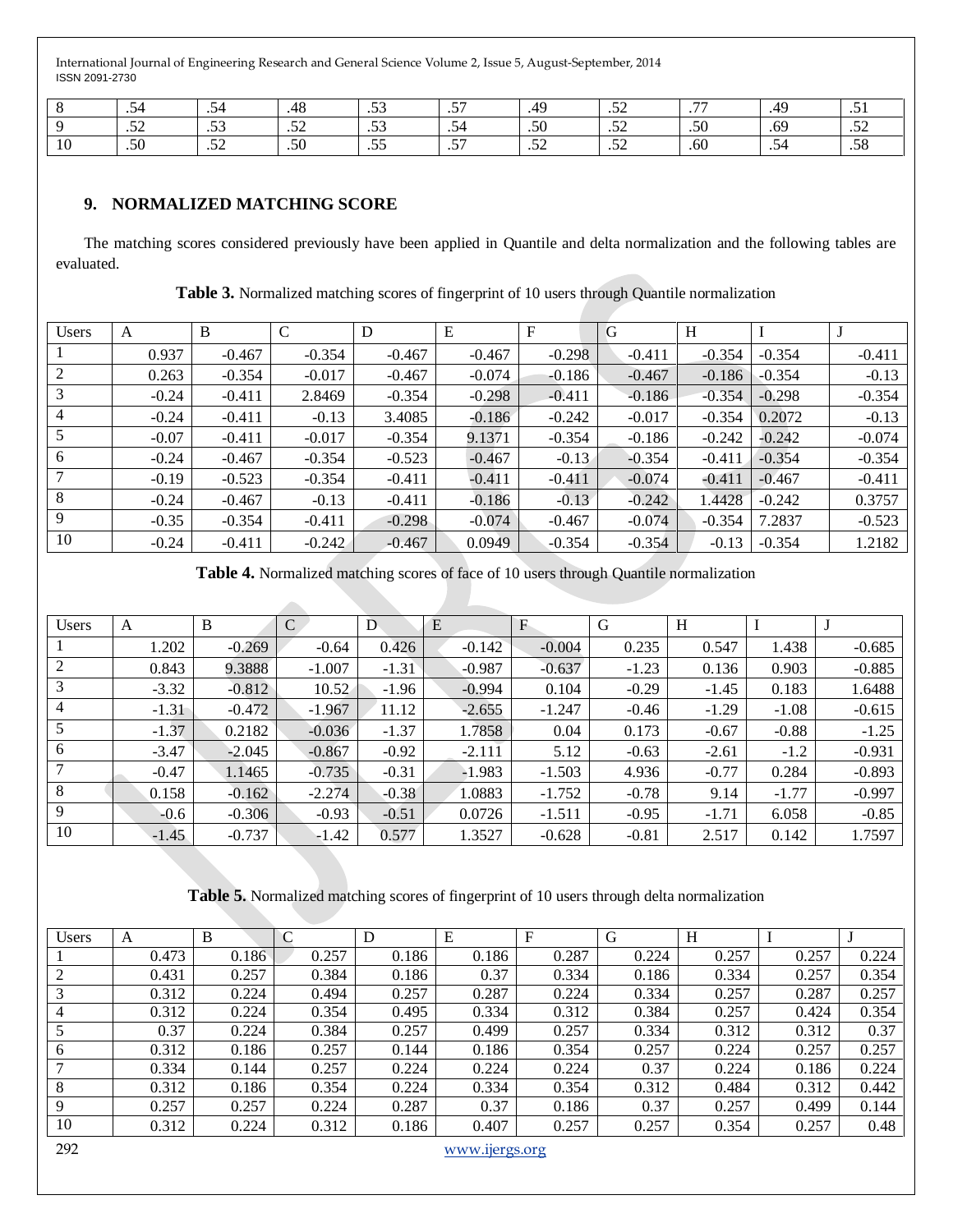| <b>Users</b> | А      | B      | C      | D      | E      | F      | G      | H      |        |        |
|--------------|--------|--------|--------|--------|--------|--------|--------|--------|--------|--------|
|              | 0.0287 | 0.0269 | 0.0264 | 0.0277 | 0.027  | 0.0272 | 0.0275 | 0.0279 | 0.029  | 0.0263 |
| 2            | 0.0283 | 0.0391 | 0.0259 | 0.0255 | 0.0259 | 0.0264 | 0.0256 | 0.0274 | 0.0284 | 0.0261 |
| 3            | 0.023  | 0.0262 | 0.0406 | 0.0247 | 0.0259 | 0.0273 | 0.0268 | 0.0254 | 0.0274 | 0.0293 |
| 4            | 0.0255 | 0.0266 | 0.0247 | 0.0413 | 0.0238 | 0.0256 | 0.0266 | 0.0256 | 0.0258 | 0.0264 |
|              | 0.0255 | 0.0275 | 0.0272 | 0.0255 | 0.0295 | 0.0273 | 0.0274 | 0.0264 | 0.0261 | 0.0256 |
| 6            | 0.0228 | 0.0246 | 0.0261 | 0.026  | 0.0245 | 0.0337 | 0.0264 | 0.0239 | 0.0257 | 0.026  |
|              | 0.0266 | 0.0287 | 0.0263 | 0.0268 | 0.0247 | 0.0253 | 0.0335 | 0.0262 | 0.0276 | 0.0261 |
| 8            | 0.0274 | 0.027  | 0.0243 | 0.0267 | 0.0286 | 0.025  | 0.0262 | 0.0388 | 0.0249 | 0.0259 |
| 9            | 0.0264 | 0.0268 | 0.026  | 0.0265 | 0.0273 | 0.0253 | 0.026  | 0.025  | 0.0349 | 0.0261 |
| 10           | 0.0254 | 0.0263 | 0.0254 | 0.0279 | 0.0289 | 0.0264 | 0.0262 | 0.0304 | 0.0274 | 0.0294 |

## **10. FUSED SCORE**

The resultant tables obtained after the normalization are fused together to get the fused score and are evaluated as followed.

**Table7.**Fused scores of 10 users using sum rule fusion through Quantile Normalization

| <b>Users</b> | A        | B        | $\mathcal{C}$ | D        | Ε        | F        | G        | H        |          |          |
|--------------|----------|----------|---------------|----------|----------|----------|----------|----------|----------|----------|
|              | 2.139    | $-0.735$ | $-0.995$      | $-0.041$ | $-0.609$ | $-0.302$ | $-0.176$ | 0.193    | 1.084    | $-1.096$ |
|              | 1.107    | 9.034    | $-1.024$      | $-1.777$ | $-1.061$ | $-0.823$ | $-1.698$ | $-0.050$ | 0.548    | $-1.014$ |
|              | $-3.566$ | $-1.222$ | 13.367        | $-2.310$ | $-1.292$ | $-0.306$ | $-0.480$ | $-1.804$ | $-0.115$ | 1.294    |
|              | $-1.552$ | $-0.883$ | $-2.097$      | 14.531   | $-2.841$ | $-1.489$ | $-0.481$ | $-1.641$ | $-0.873$ | $-0.745$ |
|              | $-1.439$ | $-0.192$ | $-0.054$      | $-1.726$ | 10.923   | $-0.315$ | $-0.013$ | $-0.910$ | $-1.126$ | $-1.324$ |
| 6            | $-3.714$ | $-2.512$ | $-1.221$      | $-1.440$ | $-2.578$ | 4.990    | $-0.984$ | $-3.021$ | $-1.550$ | $-1.286$ |
|              | $-0.652$ | 0.624    | $-1.089$      | $-0.720$ | $-2.394$ | $-1.914$ | 4.862    | $-1.180$ | $-0.182$ | $-1.303$ |
| 8            | $-0.084$ | $-0.628$ | $-2.404$      | $-0.793$ | 0.902    | $-1.882$ | $-1.024$ | 10.583   | $-2.016$ | $-0.621$ |
| 9            | $-0.957$ | $-0.660$ | $-1.341$      | $-0.813$ | $-0.001$ | $-1.978$ | $-1.019$ | $-2.065$ | 13.342   | $-1.373$ |
| 10           | $-1.688$ | $-1.148$ | $-1.662$      | 0.110    | 1.448    | $-0.982$ | $-1.161$ | 2.387    | $-0.212$ | 2.978    |

**Table 8.** Fused scores of 10 users using product rule fusion through Quantile Normalization

| <b>Users</b> | A        | B        | C      | D        | E        | F        | G        | H        |          |          |
|--------------|----------|----------|--------|----------|----------|----------|----------|----------|----------|----------|
|              | 1.126    | 0.125    | 0.227  | $-0.199$ | 0.066    | 0.001    | $-0.096$ | $-0.194$ | $-0.510$ | 0.281    |
| 2            | 0.222    | $-3.327$ | 0.018  | 0.612    | 0.073    | 0.118    | 0.575    | $-0.025$ | $-0.320$ | 0.115    |
| 3            | 0.805    | 0.333    | 29.949 | 0.693    | 0.296    | $-0.043$ | 0.055    | 0.514    | $-0.055$ | $-0.584$ |
| 4            | 0.317    | 0.194    | 0.255  | 37.912   | 0.494    | 0.302    | 0.008    | 0.456    | $-0.224$ | 0.080    |
|              | 0.100    | $-0.090$ | 0.001  | 0.486    | 16.317   | $-0.014$ | $-0.032$ | 0.162    | 0.214    | 0.092    |
| 6            | 0.840    | 0.955    | 0.307  | 0.479    | 0.985    | $-0.664$ | 0.223    | 1.072    | 0.424    | 0.330    |
|              | 0.087    | $-0.599$ | 0.261  | 0.127    | 0.814    | 0.617    | $-0.363$ | 0.316    | $-0.133$ | 0.367    |
| 8            | $-0.038$ | 0.076    | 0.295  | 0.157    | $-0.202$ | 0.227    | 0.189    | 13.187   | 0.429    | $-0.375$ |
| 9            | 0.214    | 0.108    | 0.382  | 0.153    | $-0.005$ | 0.705    | 0.070    | 0.606    | 44.127   | 0.445    |
| 10           | 0.350    | 0.303    | 0.344  | $-0.269$ | 0.128    | 0.222    | 0.286    | $-0.327$ | $-0.050$ | 2.144    |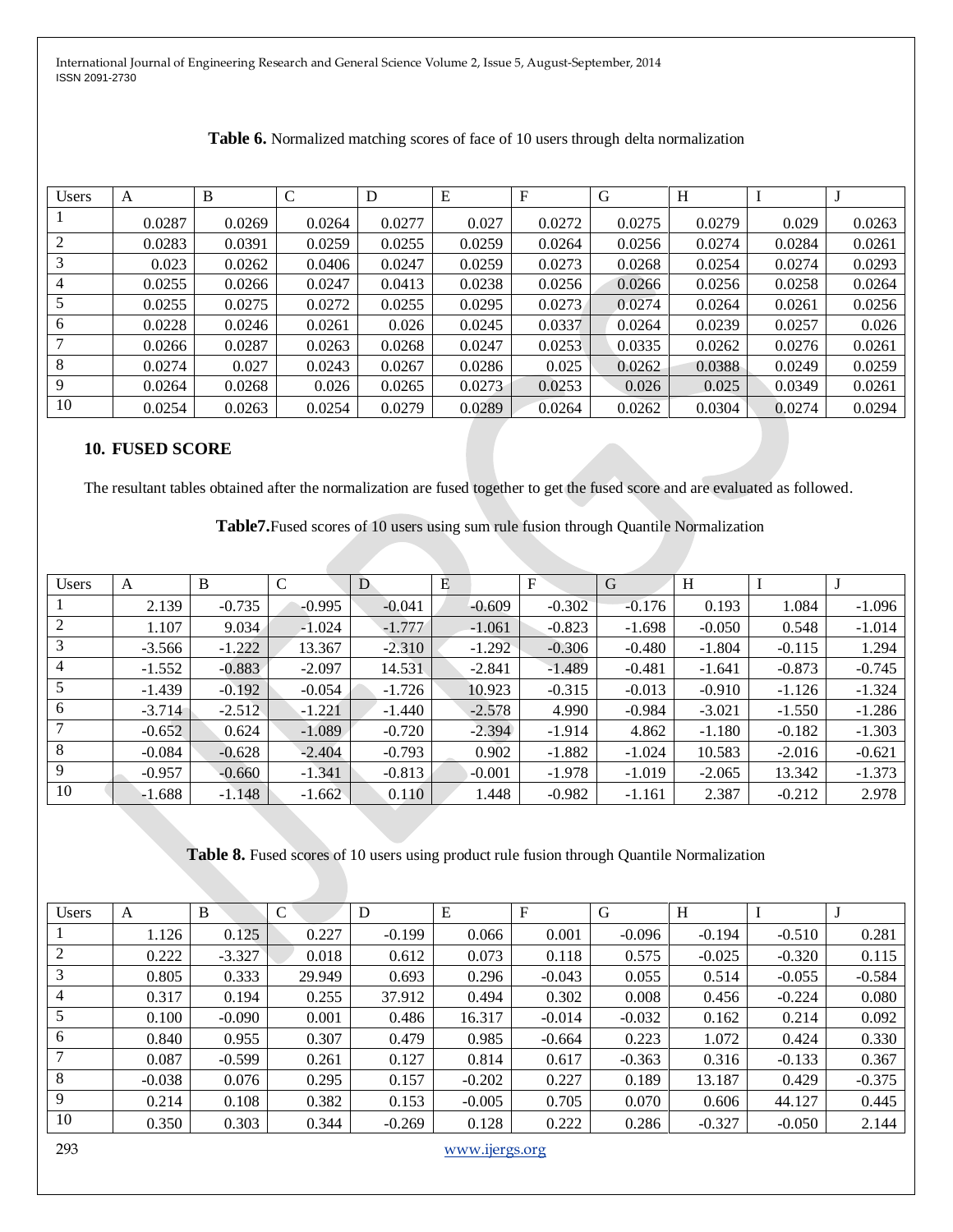| <b>Users</b> | A        | B        | $\mathcal{C}$ | D        | E        | F        | G        | H        |          |          |
|--------------|----------|----------|---------------|----------|----------|----------|----------|----------|----------|----------|
|              | 0.937    | $-0.467$ | $-0.640$      | $-0.467$ | $-0.467$ | $-0.298$ | $-0.411$ | $-0.354$ | $-0.354$ | $-0.685$ |
|              | 0.263    | $-0.354$ | $-1.007$      | $-1.311$ | $-0.987$ | $-0.637$ | $-1.231$ | $-0.186$ | $-0.354$ | $-0.885$ |
|              | $-3.324$ | $-0.812$ | 2.847         | $-1.955$ | $-0.994$ | $-0.411$ | $-0.294$ | $-1.450$ | $-0.298$ | $-0.354$ |
|              | $-1.310$ | $-0.472$ | $-1.967$      | 3.409    | $-2.655$ | $-1.247$ | $-0.464$ | $-1.287$ | $-1.081$ | $-0.615$ |
|              | $-1.365$ | $-0.411$ | $-0.036$      | $-1.371$ | 1.786    | $-0.354$ | $-0.186$ | $-0.668$ | $-0.883$ | $-1.250$ |
| 6            | $-3.472$ | $-2.045$ | $-0.867$      | $-0.917$ | $-2.111$ | $-0.130$ | $-0.630$ | $-2.610$ | $-1.195$ | $-0.931$ |
|              | $-0.466$ | $-0.523$ | $-0.735$      | $-0.411$ | $-1.983$ | $-1.503$ | $-0.074$ | $-0.769$ | $-0.467$ | $-0.893$ |
| 8            | $-0.242$ | $-0.467$ | $-2.274$      | $-0.411$ | $-0.186$ | $-1.752$ | $-0.782$ | 1.443    | $-1.774$ | $-0.997$ |
| -9           | $-0.603$ | $-0.354$ | $-0.930$      | $-0.514$ | $-0.074$ | $-1.511$ | $-0.945$ | $-1.711$ | 6.058    | $-0.850$ |
| 10           | $-1.446$ | $-0.737$ | $-1.420$      | $-0.467$ | 0.095    | $-0.628$ | $-0.807$ | $-0.130$ | $-0.354$ | 1.218    |

| Table 9. Fused scores of 10 users using min rule fusion through Quantile Normalization |  |  |  |
|----------------------------------------------------------------------------------------|--|--|--|
|----------------------------------------------------------------------------------------|--|--|--|

**Table 10.** Fused scores of 10 users using max rule fusion through Quantile Normalization

| <b>Users</b> | A        | B        | $\mathcal{C}$ | D        | E        | F        | G        | H        |          |          |
|--------------|----------|----------|---------------|----------|----------|----------|----------|----------|----------|----------|
|              | 1.202    | $-0.269$ | $-0.354$      | 0.426    | $-0.142$ | $-0.004$ | 0.235    | 0.547    | 1.438    | $-0.411$ |
|              | 0.843    | 9.389    | $-0.017$      | $-0.467$ | $-0.074$ | $-0.186$ | $-0.467$ | 0.136    | 0.903    | $-0.130$ |
|              | $-0.242$ | $-0.411$ | 10.520        | $-0.354$ | $-0.298$ | 0.104    | $-0.186$ | $-0.354$ | 0.183    | 1.649    |
|              | $-0.242$ | $-0.411$ | $-0.130$      | 11.123   | $-0.186$ | $-0.242$ | $-0.017$ | $-0.354$ | 0.207    | $-0.130$ |
|              | $-0.074$ | 0.218    | $-0.017$      | $-0.354$ | 9.137    | 0.040    | 0.173    | $-0.242$ | $-0.242$ | $-0.074$ |
| 6            | $-0.242$ | $-0.467$ | $-0.354$      | $-0.523$ | $-0.467$ | 5.120    | $-0.354$ | $-0.411$ | $-0.354$ | $-0.354$ |
|              | $-0.186$ | 1.147    | $-0.354$      | $-0.309$ | $-0.411$ | $-0.411$ | 4.936    | $-0.411$ | 0.284    | $-0.411$ |
| 8            | 0.158    | $-0.162$ | $-0.130$      | $-0.383$ | 1.088    | $-0.130$ | $-0.242$ | 9.140    | $-0.242$ | 0.376    |
| 9            | $-0.354$ | $-0.306$ | $-0.411$      | $-0.298$ | 0.073    | $-0.467$ | $-0.074$ | $-0.354$ | 7.284    | $-0.523$ |
| 10           | $-0.242$ | $-0.411$ | $-0.242$      | 0.577    | 1.353    | $-0.354$ | $-0.354$ | 2.517    | 0.142    | 1.760    |

**Table11.** Fused scores of 10 users using sum rule fusion through Delta Normalization

| <b>Users</b> | A     | B     |       | D     | E     | F     | G     | H     |       |       |
|--------------|-------|-------|-------|-------|-------|-------|-------|-------|-------|-------|
|              | 0.501 | 0.213 | 0.284 | 0.213 | 0.213 | 0.314 | 0.251 | 0.285 | 0.286 | 0.250 |
|              | 0.459 | 0.296 | 0.410 | 0.211 | 0.396 | 0.361 | 0.211 | 0.362 | 0.286 | 0.380 |
| 3            | 0.335 | 0.250 | 0.534 | 0.282 | 0.313 | 0.251 | 0.361 | 0.283 | 0.314 | 0.287 |
| 4            | 0.338 | 0.250 | 0.378 | 0.537 | 0.358 | 0.338 | 0.411 | 0.283 | 0.450 | 0.380 |
|              | 0.395 | 0.251 | 0.411 | 0.283 | 0.529 | 0.285 | 0.362 | 0.339 | 0.338 | 0.396 |
| 6            | 0.335 | 0.210 | 0.283 | 0.170 | 0.210 | 0.387 | 0.284 | 0.247 | 0.283 | 0.283 |
|              | 0.361 | 0.172 | 0.284 | 0.250 | 0.248 | 0.249 | 0.403 | 0.250 | 0.213 | 0.250 |
| 8            | 0.340 | 0.213 | 0.378 | 0.250 | 0.363 | 0.379 | 0.339 | 0.522 | 0.337 | 0.468 |
| 9            | 0.284 | 0.284 | 0.250 | 0.313 | 0.397 | 0.211 | 0.396 | 0.282 | 0.534 | 0.170 |
| 10           | 0.338 | 0.250 | 0.338 | 0.214 | 0.436 | 0.284 | 0.283 | 0.384 | 0.285 | 0.509 |

**Table12.** Fused scores of 10 users using product rule fusion through Delta Normalization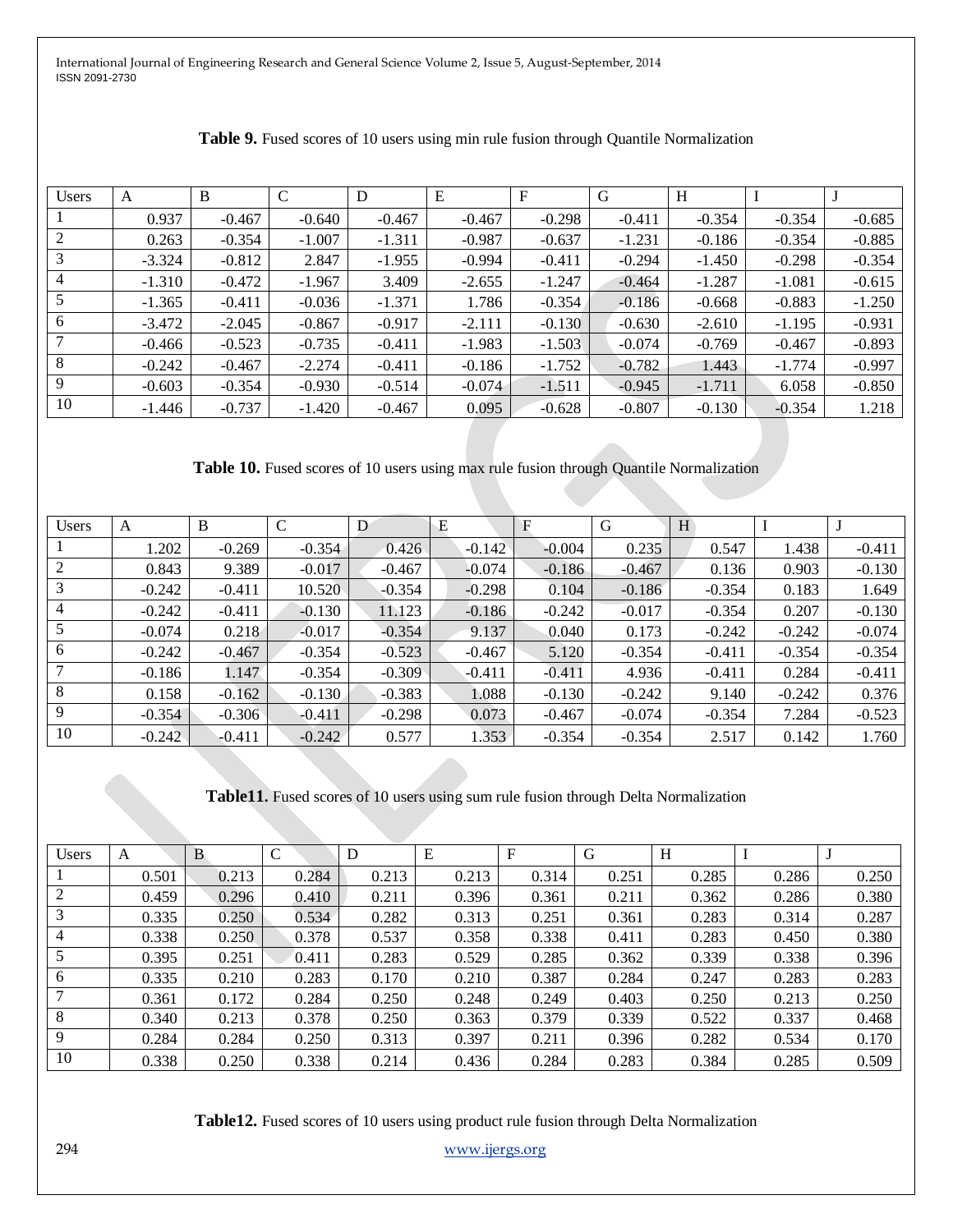| <b>Users</b> | A     | B     | $\mathcal{C}$ | D     | E     | F     | G     | H     |       |       |
|--------------|-------|-------|---------------|-------|-------|-------|-------|-------|-------|-------|
|              | 0.014 | 0.005 | 0.007         | 0.005 | 0.005 | 0.008 | 0.006 | 0.007 | 0.007 | 0.006 |
| 2            | 0.012 | 0.010 | 0.010         | 0.005 | 0.010 | 0.009 | 0.005 | 0.009 | 0.007 | 0.009 |
|              | 0.007 | 0.006 | 0.020         | 0.006 | 0.007 | 0.006 | 0.009 | 0.007 | 0.008 | 0.008 |
| 4            | 0.008 | 0.006 | 0.009         | 0.020 | 0.008 | 0.008 | 0.010 | 0.007 | 0.011 | 0.009 |
|              | 0.009 | 0.006 | 0.010         | 0.007 | 0.015 | 0.007 | 0.009 | 0.008 | 0.008 | 0.009 |
| 6            | 0.007 | 0.005 | 0.007         | 0.004 | 0.005 | 0.012 | 0.007 | 0.005 | 0.007 | 0.007 |
|              | 0.009 | 0.004 | 0.007         | 0.006 | 0.006 | 0.006 | 0.012 | 0.006 | 0.005 | 0.006 |
| 8            | 0.009 | 0.005 | 0.009         | 0.006 | 0.010 | 0.009 | 0.008 | 0.019 | 0.008 | 0.011 |
| 9            | 0.007 | 0.007 | 0.006         | 0.008 | 0.010 | 0.005 | 0.010 | 0.006 | 0.017 | 0.004 |
| 10           | 0.008 | 0.006 | 0.008         | 0.005 | 0.012 | 0.007 | 0.007 | 0.011 | 0.007 | 0.014 |

**Table13.** Fused scores of 10 users using min rule fusion through Delta Normalization

| Users | A     | B     | C     | D     | E     | F     | G     | Н     |       |       |
|-------|-------|-------|-------|-------|-------|-------|-------|-------|-------|-------|
|       | 0.029 | 0.027 | 0.026 | 0.028 | 0.027 | 0.027 | 0.028 | 0.028 | 0.029 | 0.026 |
|       | 0.028 | 0.039 | 0.026 | 0.026 | 0.026 | 0.026 | 0.026 | 0.027 | 0.028 | 0.026 |
|       | 0.023 | 0.026 | 0.041 | 0.025 | 0.026 | 0.027 | 0.027 | 0.025 | 0.027 | 0.029 |
|       | 0.026 | 0.027 | 0.025 | 0.041 | 0.024 | 0.026 | 0.027 | 0.026 | 0.026 | 0.026 |
|       | 0.025 | 0.027 | 0.027 | 0.025 | 0.029 | 0.027 | 0.027 | 0.026 | 0.026 | 0.026 |
| 6     | 0.023 | 0.025 | 0.026 | 0.026 | 0.025 | 0.034 | 0.026 | 0.024 | 0.026 | 0.026 |
|       | 0.027 | 0.029 | 0.026 | 0.027 | 0.025 | 0.025 | 0.033 | 0.026 | 0.028 | 0.026 |
| 8     | 0.027 | 0.027 | 0.024 | 0.027 | 0.029 | 0.025 | 0.026 | 0.039 | 0.025 | 0.026 |
| 9     | 0.026 | 0.027 | 0.026 | 0.027 | 0.027 | 0.025 | 0.026 | 0.025 | 0.035 | 0.026 |
| 10    | 0.025 | 0.026 | 0.025 | 0.028 | 0.029 | 0.026 | 0.026 | 0.030 | 0.027 | 0.029 |

## **Table14.** Fused scores of 10 users using max rule fusion through Delta Normalization

| <b>Users</b> | A     | B     | $\mathcal{C}$ | D     | E     | $\mathbf F$ | G     | H     |       |       |
|--------------|-------|-------|---------------|-------|-------|-------------|-------|-------|-------|-------|
|              | 0.473 | 0.186 | 0.257         | 0.186 | 0.186 | 0.287       | 0.224 | 0.257 | 0.257 | 0.224 |
| 2            | 0.431 | 0.257 | 0.384         | 0.186 | 0.370 | 0.334       | 0.186 | 0.334 | 0.257 | 0.354 |
| 3            | 0.312 | 0.224 | 0.494         | 0.257 | 0.287 | 0.224       | 0.334 | 0.257 | 0.287 | 0.257 |
| 4            | 0.312 | 0.224 | 0.354         | 0.495 | 0.334 | 0.312       | 0.384 | 0.257 | 0.424 | 0.354 |
| 5            | 0.370 | 0.224 | 0.384         | 0.257 | 0.499 | 0.257       | 0.334 | 0.312 | 0.312 | 0.370 |
| 6            | 0.312 | 0.186 | 0.257         | 0.144 | 0.186 | 0.354       | 0.257 | 0.224 | 0.257 | 0.257 |
|              | 0.334 | 0.144 | 0.257         | 0.224 | 0.224 | 0.224       | 0.370 | 0.224 | 0.186 | 0.224 |
| 8            | 0.312 | 0.186 | 0.354         | 0.224 | 0.334 | 0.354       | 0.312 | 0.484 | 0.312 | 0.442 |
| 9            | 0.257 | 0.257 | 0.224         | 0.287 | 0.370 | 0.186       | 0.370 | 0.257 | 0.499 | 0.144 |
| 10           | 0.312 | 0.224 | 0.312         | 0.186 | 0.407 | 0.257       | 0.257 | 0.354 | 0.257 | 0.480 |

## **11. RESULT**

The analytical consequences of a multibiometric system of rules for sum and product rule have been examined. The Genuine Acceptance Rate and False Acceptance Rate for delta and Quantile normalizations with two fusion strategies have been evaluated and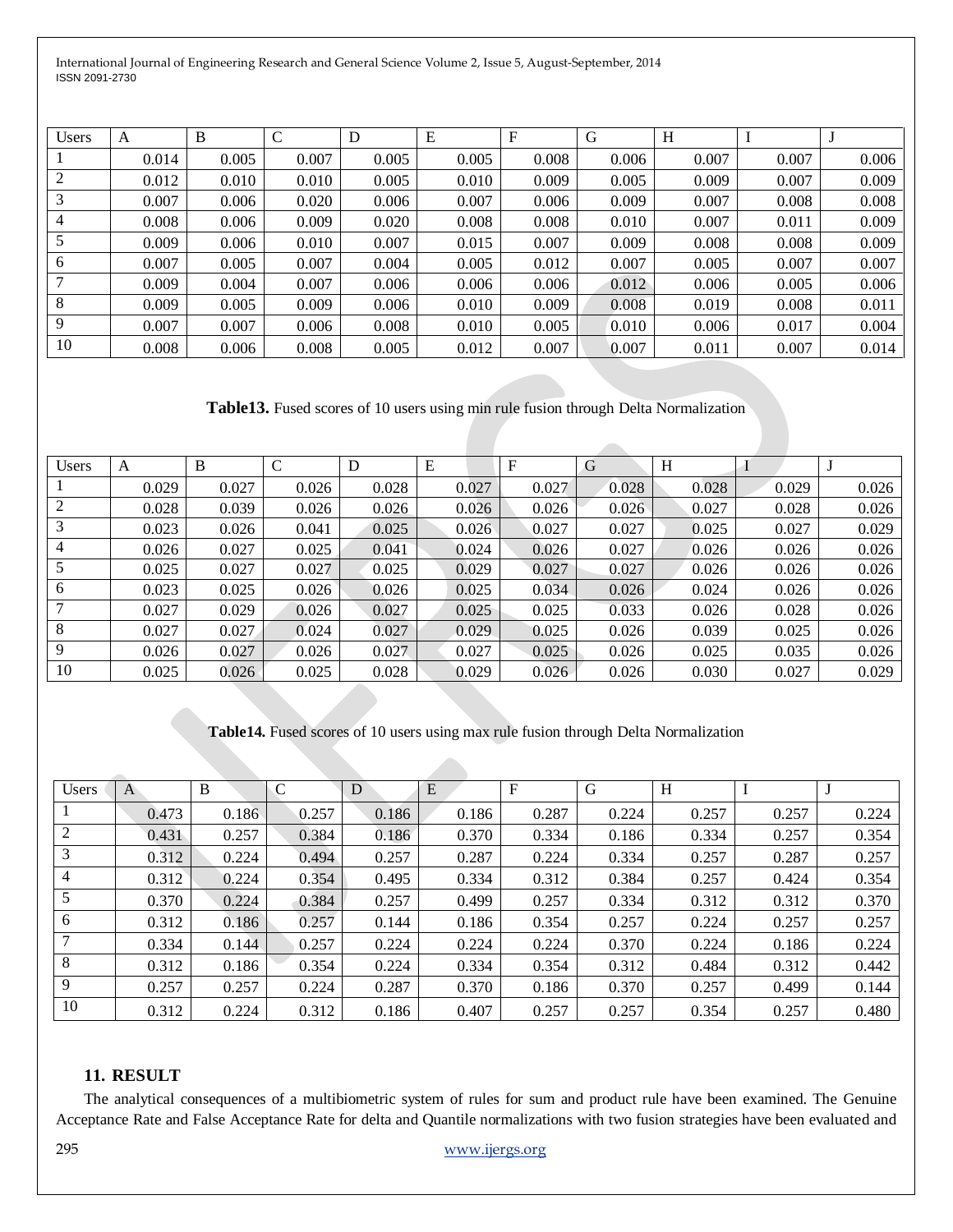are shown in table 15 and table 16. Threshold measures in table15 and table16 are the diagonal measures which are prevailed after the coalition of the transformed scores. The genuine acceptance rates and false rejection rates have been computed for some of the threshold values which are infact genuine matching score received after the integration.

|          |                | <b>Sum</b> |          | <b>Product</b> |     |          | Min      |     | <b>Max</b>     |                |     |   |
|----------|----------------|------------|----------|----------------|-----|----------|----------|-----|----------------|----------------|-----|---|
|          | <b>Thresho</b> | GAR        | FR       | Thresho        | GAR | F        | Thresho  | GAR | F              | <b>Thresho</b> | GAR | F |
|          | ld             |            | R        | ld             |     | R        | ld       |     | R              | ld             |     | R |
| Quantile |                |            |          |                |     | R        |          |     | $\bf{R}$       |                |     | R |
| Norm.    | 2.139          | 100        | 0        | $-3.327$       | 82  | 18       | $-1.30$  | 92  | 8              | 1.202          | 99  |   |
|          | 4.990          | 100        | $\Omega$ | $-0.363$       | 89  | 11       | $-0.354$ | 96  | $\overline{4}$ | 4.936          | 100 |   |
|          | 9.034          | 100        | 0        | 1.126          | 100 | 0        | 1.786    | 100 | $\theta$       | 5.120          | 100 | 0 |
|          | 10.92          | 100        | 0        | 29.94          | 100 | $\Omega$ | 2.847    | 100 | $\theta$       | 9.389          | 100 | 0 |
|          | 13.37          | 100        | 0        | 37.19          | 100 |          | 3.409    | 100 | $\theta$       | 10.52          | 100 | 0 |
|          | 14.53          | 100        | 0        | 44.12          | 100 |          | 6.058    | 100 | 0              | 11.12          | 100 | 0 |

**Table 15.** GAR and FRR for Quantile normalization with four fusion rules

**Table 16.** GAR and FRR for Delta normalization with four fusion rules

|             |                 | <b>Sum</b>     | Product  |                 |            |                | Min             |     | <b>Max</b> |          |            |   |
|-------------|-----------------|----------------|----------|-----------------|------------|----------------|-----------------|-----|------------|----------|------------|---|
|             | <b>Threshol</b> | <b>GAR</b>     | FR       | <b>Threshol</b> | <b>GAR</b> | F              | <b>Threshol</b> | GAR | F          | Threshol | <b>GAR</b> | F |
|             | d               |                | $\bf{R}$ | d               |            | $\bf{R}$       | d               |     | R          | d        |            | R |
| Delta Norm. |                 |                |          |                 |            | $\bf R$        |                 |     | $\bf{R}$   |          |            | R |
|             | 0.296           | 84             | 16       | 0.010           | 96         | 4              | 0.029           | 96  | 4          | 0.257    | 92         |   |
|             | 0.387           | 91             | Q        | 0.014           | 100        | $\overline{0}$ | 0.033           | 100 | $\theta$   | 0.354    | 97         |   |
|             | 0.403           | Q <sub>7</sub> | 2        | 0.015           | 100        | $\overline{0}$ | 0.034           | 100 |            | 0.370    | 98         | 0 |
|             | 0.501           | 100            | 0        | 0.017           | 100        | 0              | 0.035           | 100 |            | 0.473    | 100        |   |
|             | 0.534           | 100            | $\theta$ | 0.019           | 100        | 0              | 0.039           | 100 | 0          | 0.480    | 100        |   |
|             | 0.537           | 100            | 0        | 0.020           | 100        |                | 0.041           | 100 |            | 0.495    | 100        | 0 |

## **CONCLUSION**

The aim of substantial exercise shown in this paper is based on the elemental study of how more than one entity of biometric can be fused together to generate a more practicable and efficacious authentication system. Here, with two novel terminologies for the normalization of database have been used to fuse with sum rule and product rule fusion. The substantial eminence between these methods has built on the basis of genuine and false recognition rates. Furthermore, the Delta normalization function used for the normalization has given a reasonable performance over Quantile normalization method and has rendered superior GARs and FARs.

#### **REFERENCES**

[1] A.K. Jain. Biometric recognition. Nature, 449:38–40, September 2007.

[2] A.K. Jain, A. Ross and S. Prabhakar, "An Introduction to Biometric Recognition, IEEE Transactions on Circuits and Systems for Video Technology", Special Issue on Image- and Video-Based Biometrics 14 (1) (2004) 4–20.

[3]C. Kant and R. Nath, "Reducing Process-Time for Fingerprint Identification System", International Journals of Biometric and Bioinformatics, Vol. 3, Issue 1, pp.1- 9, 2009.

[4] A.K. Jain and A. Ross, "Multibiometric systems". Communications of the ACM, vol. 47, pp. 34-40, 2004.

[5] C. Ren, Y. Yin, J.Ma, and G. Yang," a novel method of score level fusion using multiple impressions for fingerprint verification". Proceedings of IEEE International Conference on Systems, Man, and Cybernetics, San Antonio, TX, USA - October 2009.

[6] A. Jain, K. Nandakumar, and A. Ross, "Score normalization in multimodal biometric systems: Pattern Recognition" Vol. 38 pp. 2270 – 2285, 18 Jan 2005

[7] B.Bolstad. "Probe Level Quantile Normalization of High Density Oligonucleotide Array Data" December 2001.

[8] Mathematical Index normalization available at:<http://people.revoledu.com/kardi/tutorial/Similarity/Normalization.html>